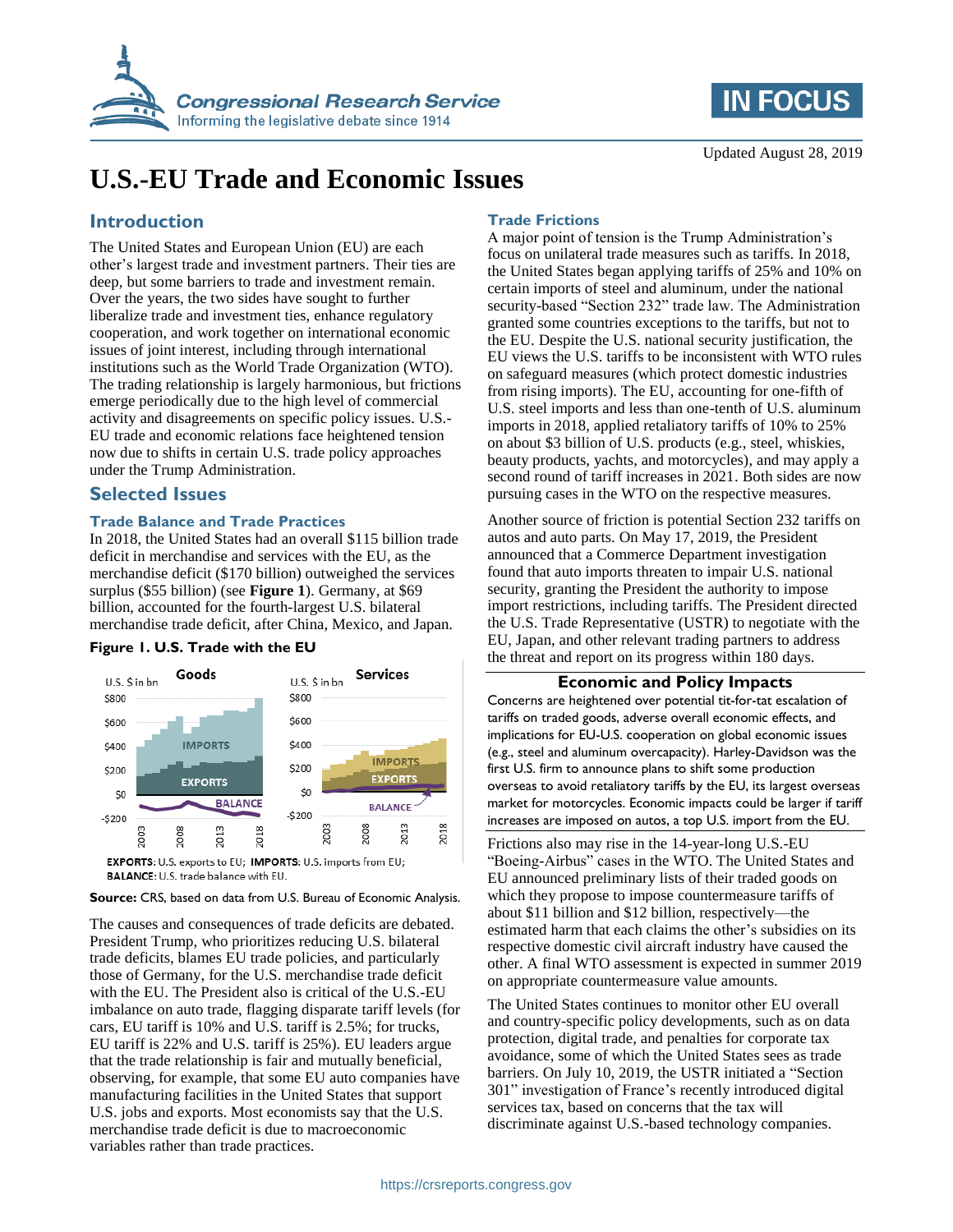Other developments may mitigate U.S.-EU frictions (see below).

#### **WTO and Multilateralism**

In the post-World War II era, the United States and EU have led in developing and liberalizing the rules-based international trading system, thereby contributing to its stability. EU officials are deeply troubled by the Trump Administration's skepticism of the WTO, its periodic threats to not abide by WTO decisions over trade disputes that it finds contrary to U.S. interests and to withdraw the United States from the WTO, and its continuation of the Obama Administration practice of blocking new appointments to the WTO appellate body based on concerns about the WTO Dispute Settlement (DS) process.

Yet, the United States and EU, along with many other WTO members, are actively discussing potential WTO reform, including changes to DS. In addition, among other things, the United States continues to work through the Organization for Economic Cooperation and Development (OECD) on a multilateral agreement to address taxation issues posed by the digital economy. Nevertheless, many in the EU are concerned about a broader U.S. shift away from international cooperation, citing, for instance, the U.S. withdrawal from the 2015 nuclear deal with Iran. The Trump Administration's skepticism of the EU's multilateral nature, which precludes bilateral U.S. trade agreements with individual EU member states, adds to frictions.

#### **U.S.-EU Trade Negotiations**

The United States and EU trade on WTO most-favorednation (MFN) terms, because there is no U.S.-EU free trade agreement (FTA) granting more preferential terms. U.S. and EU tariffs are generally low (simple average MFN applied tariff was 3.5% for the United States and 5.2% for the EU), but high on some sensitive products. Some regulatory and other nontariff barriers also may raise trading costs.

On October 16, 2018, the Trump Administration notified Congress under Trade Promotion Authority (TPA) of new broad-based U.S. trade agreement negotiations with the EU. The Administration seeks a "fairer, more balanced" U.S.- EU relationship. The TPA notification followed the July 2018 Joint Statement (agreed between President Trump and European Commission President Jean-Claude Juncker) that aimed to de-escalate trade tensions. The negotiations have not started formally, largely due to lack of U.S.-EU consensus on their scope. While U.S. negotiating objectives include agriculture, the EU mandate to negotiate on tariffs excludes the sector. U.S.-EU differences also remain in such areas as government procurement, digital trade, regulatory cooperation, and geographical indications (GIs). President Trump has threatened the EU repeatedly with tariffs, including over its exclusion of agriculture. The EU asserts that it will stop negotiating if it is subject to new Section 232 tariffs.

Whether a U.S.-EU trade agreement, if concluded, would meet congressional expectations or TPA negotiating objectives and other requirements is unclear. Meanwhile, U.S.-EU sector-specific regulatory cooperation is ongoing, such as on pharmaceuticals. In August 2019, the two sides concluded a new deal on greater market access for U.S. beef exports to the EU.

The United States and EU each has its own constellation of FTAs—14 FTAs with 20 countries in force for the United States and over 40 trade agreements for the EU (see **[Figure](#page-1-0)  [2](#page-1-0)**). In the absence of a U.S.-EU FTA, U.S. businesses are disadvantaged in the EU market relative to such trading partners as Canada, Japan, and Vietnam, with whom the EU recently concluded FTAs. An FTA also could be significant strategically in jointly shaping global "rules for the road" on new issues and, for instance, with respect to China.

#### <span id="page-1-0"></span>**Figure 2. U.S. and EU FTA Constellations**



**Source:** CRS, based on U.S. and EU official trade data.

#### **Brexit**

The UK's pending exit from the EU presents some uncertainty for U.S.-EU economic relations. An EU without the UK would remain the United States' largest trading partner, but the outcome of EU-UK negotiations on their future trade and economic relationship could affect U.S. commerce. Many U.S. firms have a significant presence in the UK, and use the UK as a platform to access the EU market. Brexit also could have implications for U.S. commercial interests in terms of tariffs, customs procedures, or regulatory requirements. The United States and UK are interested in negotiating a bilateral FTA. While an EU member, the UK cannot negotiate trade agreements with other countries, as the EU retains exclusive competence over its trade policy.

## **Issues for Congress**

Potential issues in U.S.-EU trade relations include:

- Historically, how have U.S.-EU trade relations bolstered the U.S. economy and prosperity, or had negative implications?
- How do recent U.S.-EU trade developments affect the U.S. and global economy and the international trading system? What are the options to resolve current U.S.-EU trade frictions? Should the President's authority under U.S. trade laws be modified?
- What are the implications of the Administration linking Section 232 national security action to broader trade negotiations with the EU? How do U.S.-EU frictions affect potential cooperation on economic issues of joint concern, such as regarding China?
- What are the benefits and costs of further liberalizing U.S.-EU trade—including through the proposed trade negotiations, ongoing regulatory cooperation, potential sector-specific tariff liberalization, and potential multilateral trade liberalization?

See CRS In Focus IF10931, *U.S.-EU Trade and Economic Issues*, by Shayerah Ilias Akhtar; and CRS Report R45745, *Transatlantic Relations: U.S. Interests and Key Issues*, coordinated by Kristin Archick.